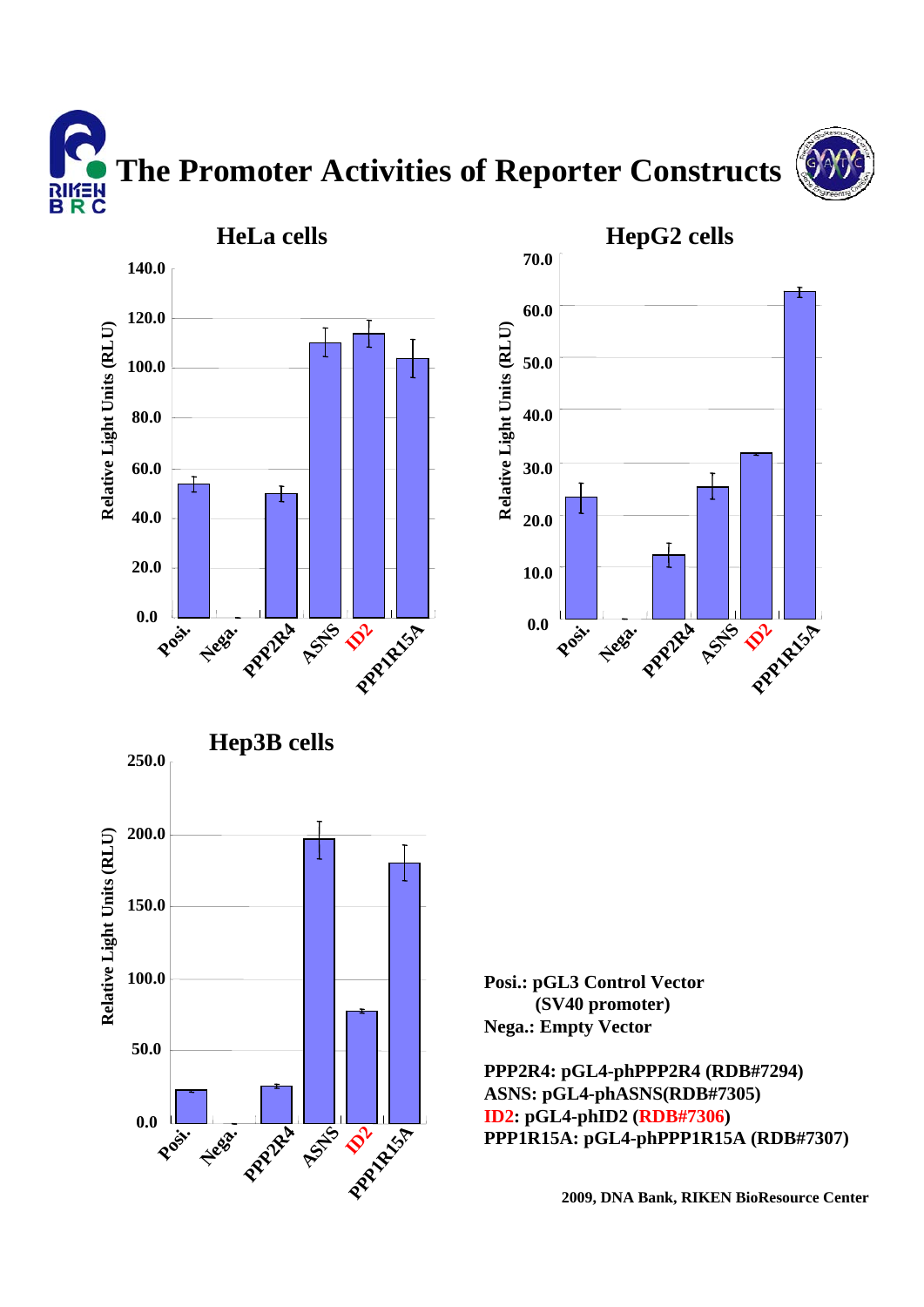

106' GTAAATAGCT GCAAACTTTT TAAAACTTAG ACTGAAANGA ACGAGTTCTT AAAAGATTTT 120" GTAAATAGCT GCAAACTTTT TAAAACTTAG ACTGAAA-GA ACGAGTTCTT -AAAGATTTT 166' CAGCCAAAAA AAAAAAAAAA AACCTTGANA CCCGTATTCA GTACTAGTGC TGAAAAGATT 178" CAGCCAAAAA AAAAAAAAAA AAACCTTGAA CCCGTATTCA GTACTAGTGC TGAAAAGATT 226' CCAAACCTCA TATGACAGAN ATATTTTTTT TTCCTTAGTG TGAAGATGTC TATCAATGGC 238" CCAAACCTCA TATGACAGA- ATATTTTTTT TTCCTTAGTG TGAAGATGTC TATCAATGGC

- 46' ACTGTGGTCA AAACAGAATT CTAGATAAGC TACAATTATG TGAAAANTTA AGGTATTTAA 61" ACTGTGGTCA AAACAGAATT CTAGATAAGC TACAATTATG TGAAAA-TTA AGGTATTTAA
- $1'$ GGCCT AACTGGCCGG TACCTGAGCT CGCTAGCCTC GAGGATACAC 1" CAGAACATTT ACTCTGGCCT AACTGGCCGG TACCTGAGCT CGCTAGCCTC GAGGATACAC

 $373/2067$ 

File Name : RDB7306F fasta  $: 570$ Sequence Size Unit Size to Compare  $= 1$ Pick up Location  $= 1$ 

2nd Nucleotide Sequence

Date: 2010.01.25

1st Nucleotide Sequence File Name : Reference Seq.gnu Sequence Size  $: 5742$ 

 $[97.168\% / 565 bp]$  INT/OPT Score : <

[ GENETYX : Nucleotide Sequence Homology Data ]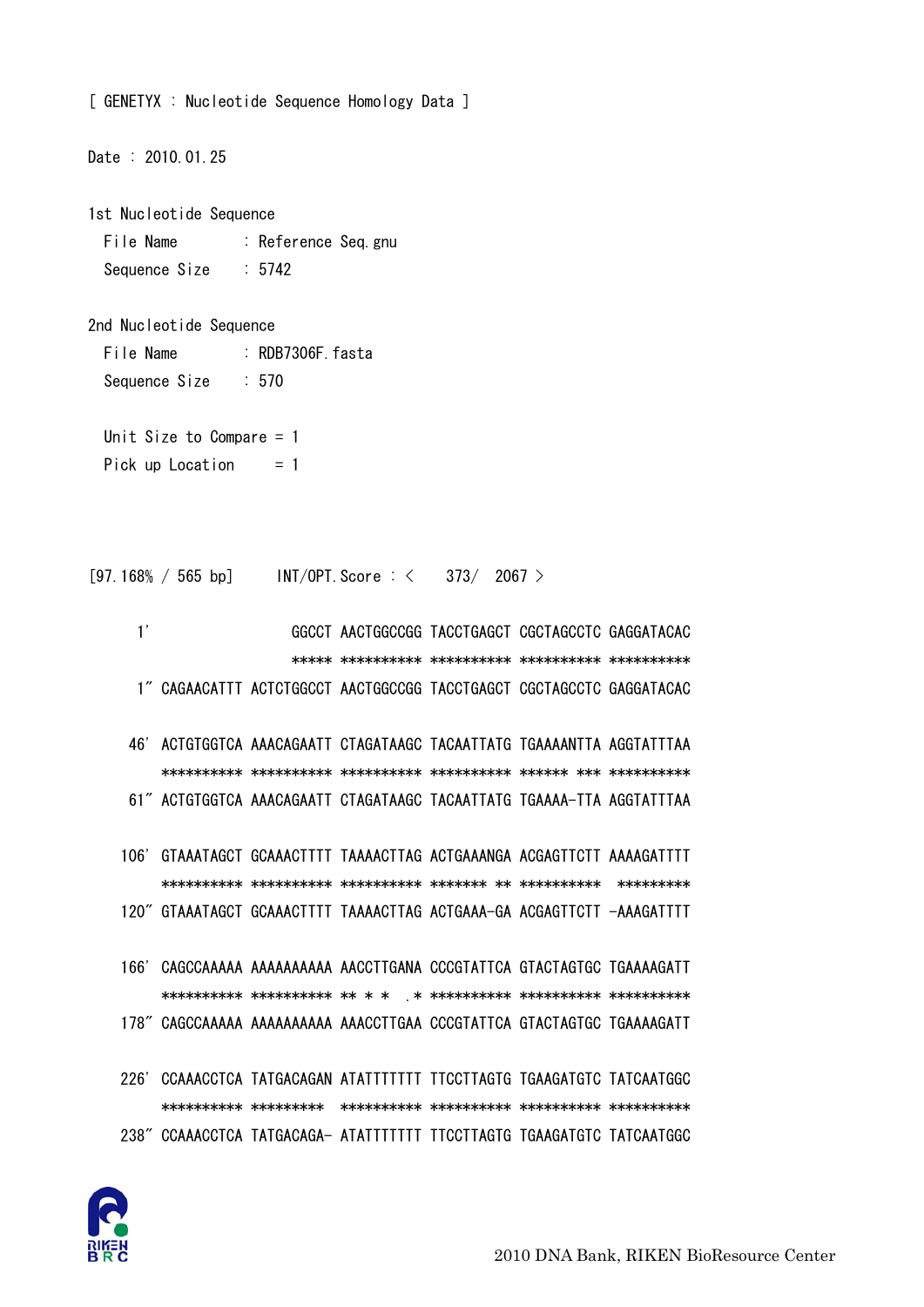286' TAGGGCCACC NTATCTGTCA CAAAGCTTTG GAACTCCTCT AGGTGTTGGA ATGTGACACC 297" TAGGGCCACC -TATCTGTCA CAAAGCTTTG GAACTCCTCT AGGTGTTGGA ATGTGACACC

346' ANGAAATCAC AATTAGTGCA TAATTAATCA CATTACTTTG CCACCTACAC GGNAAGGGCA 356" A-GAAATCAC AATTAGTGCA TAATTAATCA CATTACTTTG CCACCTACAC GG-AAGGGCA

406' CAGACCGGCA GCCTTTCAAG GGCAGTGTAT GTAAATGTAG TTTNCAATAT GCAAATTCTC 414" CAGACCGGCA GCCTTTCAAG GGCAGTGTAT GTAAATGTAG TTT-CAATAT GCAAATTCTC

466' CTAATTATTT CCGATTAATA CGATCATTAT AATANGCCCT GCCTCCTTCT TGAAAAGGAA 473" CTAATTATTT CCGATTAATA CGATCATTAT AATA-GCCCT GCCTCCTTCT TGAAAAGGAA

526' CCCTGAAAGC GCCCTGCCTG TGAGANGCTC CTTAGCGACC GGTGAGGTTG GGCATGGTTT 532" CCCTGAAAGC GCCCTGCCTG TGAGA-GCTC CTTAGCGAAC

1st Nucleotide Sequence

: Reference Seq. gnu File Name Sequence Size  $: 5742$ 

2nd Nucleotide Sequence

File Name : RDB7306R. fasta (Complementary) Sequence Size  $:503$ 

Unit Size to Compare  $= 1$ Pick up Location  $= 1$ 

 $[98.016\% / 504 bp]$  INT/OPT. Score: < 1026/ 1884 >

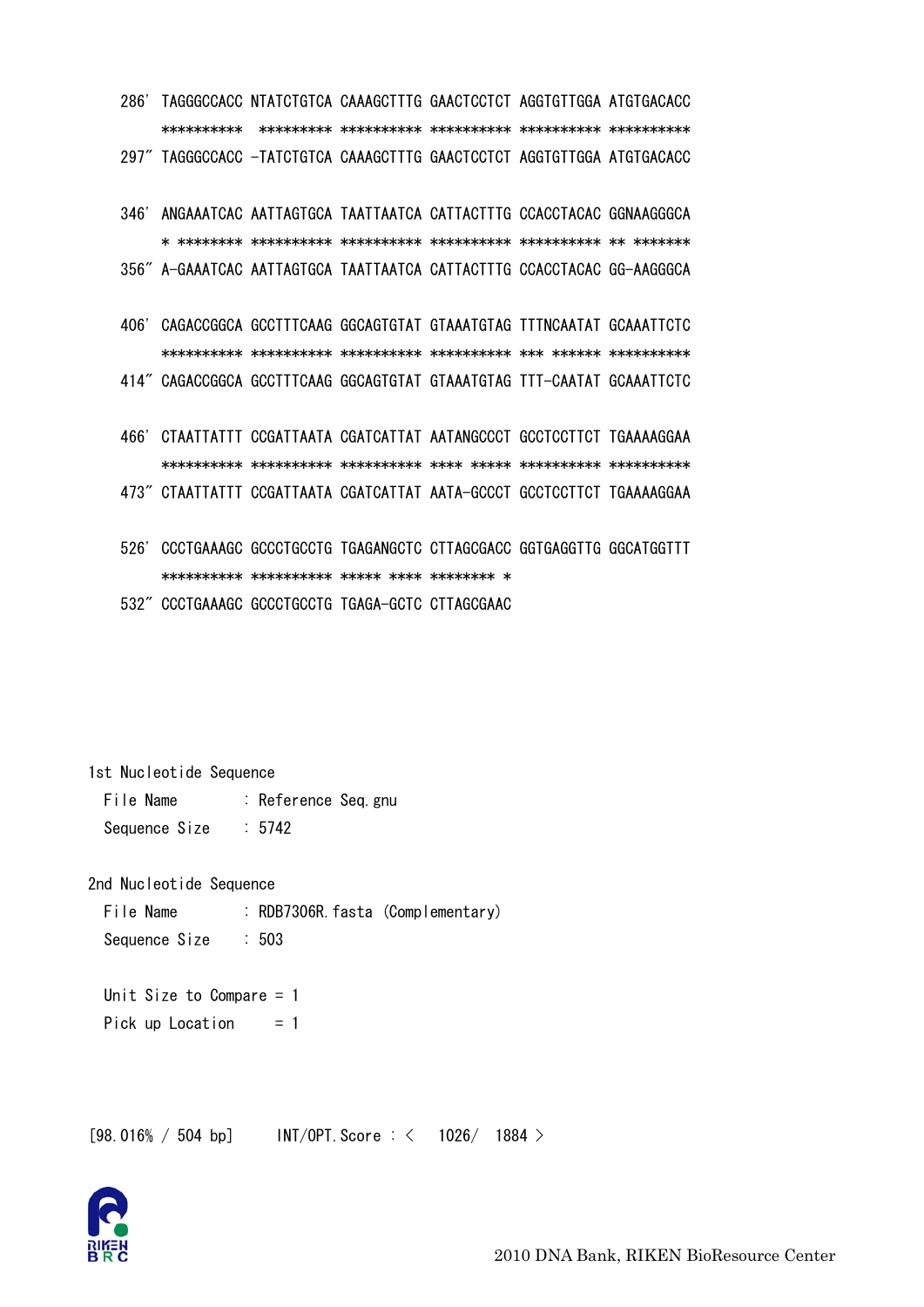

502" TA

÷

- 1619' TTAAGAAGGG CCCAGCGCCA TTCTACCCAC TCGAAGACGG GACCGCCGGC GAGCAGCTGC
- 1559' GCGGCCAAGC TTGGCAATCC GGTACTGTTG GTAAAGCCAC CATGGAAGAT GCCAAAAACA 442" GCGGCCAAGC TTGGCAATCC GGTACTGTTG GTAAAGCCAC CATGGAAGAT GCCAAAAACA
- 1499' TCCCGGTCTC GCCTTCCCTC GCGGTCAGCA TGAAAGCCTT CAGATCAAGA TCTGGCCTCG 382" TCCCGGTCTC GCCTTCCCTC GCGGTCAGCA TGAAAGCCTT CAGATCAAGA TCTGGCCTCG
- 1439' CAAGCGCAGC TAGCTCAGCA GGCGGCAGCG GCGGCCTGAG CTTCAGGGCA GCCAGCTCCC 322" CAAGCGCAGC TAGCTCAGCA GGCGGCAGCG GCGGCCTGAG CTTCAGGGCA GCCAGCTCCC
- 263" GAGTGCGGAT AAAAGCCGCC CCGCCGGGCT CGGGCTTCA- TTCTGAGCCG AGCCCGGTGC

1379' GAGTGCGGAT AAAAGCCGCC CCGCCGGGCT CGGGCTTCAN TTCTGAGCCG AGCCCGGTGC

- 1321' AGACGTGCCA CCTTCCGCCA ATGGGGACGA AGGGAAGCTC CAGCGTNGTG GCCCCG--GC  $\ast$ 204" AGACGTGCCA CCTTCCGCCA ATGGGGACGA AGGGAAGCTC CAGCGT-GTG GCCCCGAGCC
- 1261' GAACNCAAGC CCACGCCCCG CGCCCGCGCC CACCAATGGA AGCGCCCGCT CGTCTNTGAT 146" GAAC-CAAGC CCACGCCCCG CGCCCGCGCC CACCAATGGA AGCGCCCGCT CGTCT-TGAT
- 1201' ACCACCCCAG CTGNGGCTCG CGCCCCGCCC ACCCCGCGGG GATTGGCTGC GAACGCGGAA 87" ACCACCCCAG CTG-GGCTCG CGCCCCGCCC ACCCCGCGGG GATTGGCTGC GAACGCGGAA
- 1141' CGCCGCTCCC CGCCCCCCGC CCNCCCGCCA GCCCCGCACT TACTGTACTG TACTCTATTT 28" CGCCGCTCCC CGCCCCCCGC CC-CCCGCCA GCCCCGCACT TACTGTACTG TACTCTATTT
- 1081' TCTCTTCCTC CTCCCTCCTC CTCTCCCTCC TNCCCGCCTC CCTCCTCCCC GCCCCCCGCC \*\* \*\*\*\*\*\*\*\*\*\*\* \*\*\*\*\*\*\*\*\*\*  $1''$ TCCGCTT CCTCCTCCCC GCCCCCCCGCC